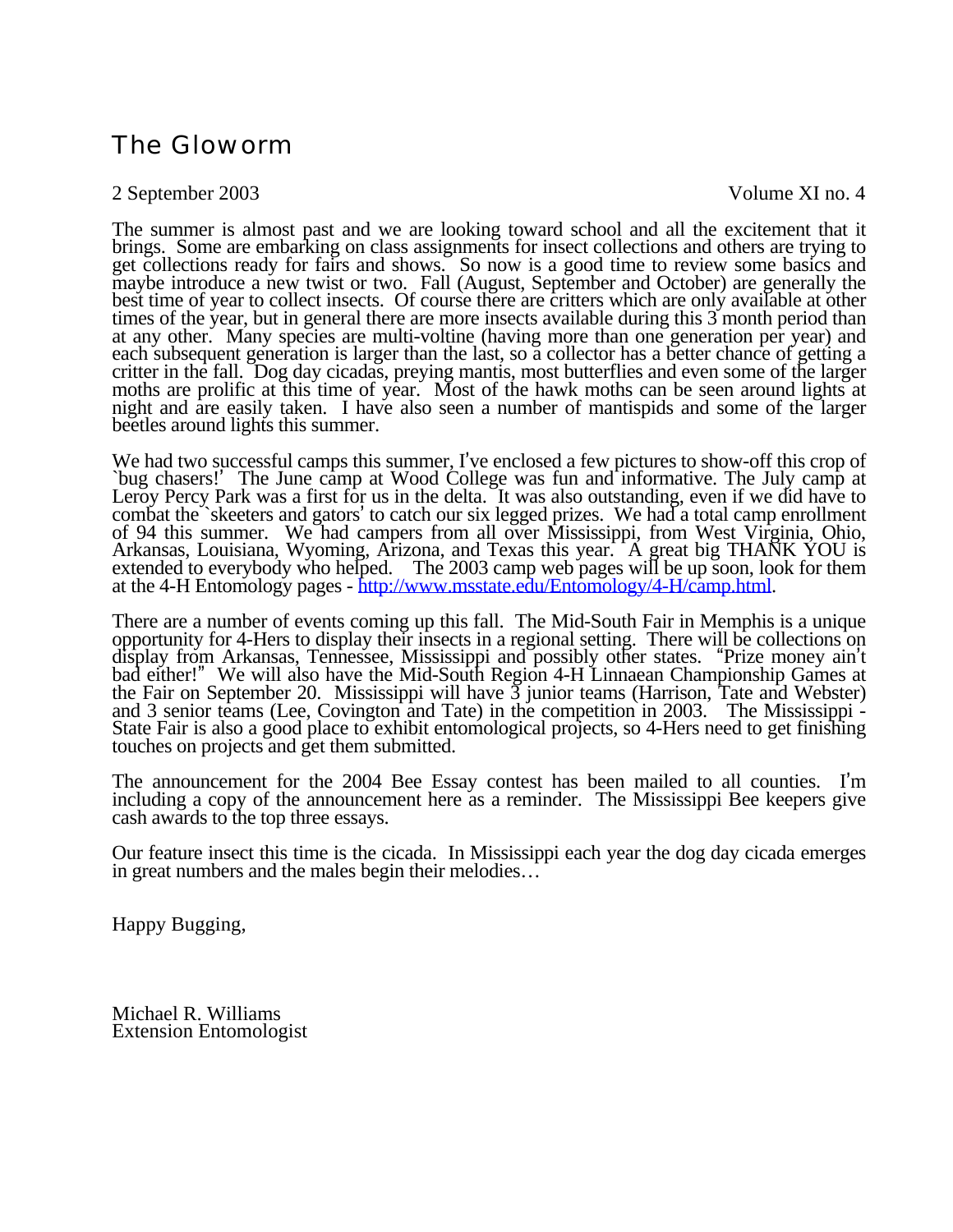## 4-H ESSAY CONTEST ANNOUNCEMENT AND RULES

Sponsored by - The Foundation for the Preservation of Honey Bees, Inc.

and in Mississippi by the Mississippi Beekeepers Association

#### **AWARDS:** Cash Prices to 3 Top Winners:

# **1st Place -------- \$250.00 2nd Place -------- \$100.00 3rd Place -------- \$50.00**

*Each State Winner receives an appropriate book about honey bees, beekeeping, or honey.*  In addition to the national awards, listed above, the Mississippi Beekeepers Association also gives awards to the Mississippi winners.

## **TOPIC for 2004: SWARMING**

**A swarm of honey bees is fascinating - and it can be frightening for non-beekeepers. For the general public, seeing a swarm fill the air, then pitch on a limb - or even a car - is their introduction to the world of honey bees. Every seasoned beekeeper can relate a tale of an unusual swarm. What are the reasons for swarming? What does swarming accomplish for the bees? What is the effect on the beekeeper? One (only one) humorous - or otherwise** 

**interesting - swarming incident is a welcome addition to the essay. Good leads for your research include your school and public libraries, local beekeepers, your county Extension agent, your local or state beekeepers association, the beekeeping** 

**professor at your state's agricultural college. The ABF website has links to other beekeeping sites. The 2003 winning essays are also published on ABFnet, as are prior years.**  RULES: 1. **Contest is open to active 4-H Club members only**. 4-H'ers who have previously placed **first, second, or third at the national level** are not eligible; other state winners are eligible to re-enter.

2. Requirements (*failure to meet any one disqualifies*)

Preparation for Judging: **Typewritten, double-spaced, on one side of the paper following standard manuscript format. Length: 750 to 1000 words long. Write on the designated subject only**. **All factual statements must be referenced with bibliographical style endnotes**.

 *A brief biographical sketch of the essayist, including date of birth, gender, complete mailing address, county and telephone number, must accompany the essay. The word limit does not include the references, endnotes or the essayist's biographical sketch.* 

3. Essays will be judged on (a) scope of research - 40%; (b) accuracy - 30%; (c) creativity - 10%; (d) conciseness - 10%; and (e) logical development of the topic - 10%.

4. Essayists should forward essays to the **Dr. Michael R. Williams, Entomology and Plant Pathology Department, Box 9775, Mississippi State, MS, 39762-9775 postmarked no later than 20 January 2004.**

State judging will be completed and the winning state essay will be mailed to the ABF office before March 1, 2003. No essay received after January 20 will be considered.

5. **We encourage ALL 4-Hers to submit an essay!** Only one state essay will go to the national contest. The Mississippi Beekeeper=s Essay Committee will judge the state entries and all decisions are final. The state winners will be announced the first week in March, 2004.

6. Final judging and selection of the National Winner will be made by the Foundation's Essay Committee, whose decision is final. The National Winner will be announced by May 1, 2004. 7. All entries become the property of the Beekeeping Federation, Inc. and may be published or

used as it sees fit. *No essay will be returned*.

8. **Deadline for entry in the MISSISSIPPI CONTEST is January 20, 2004.**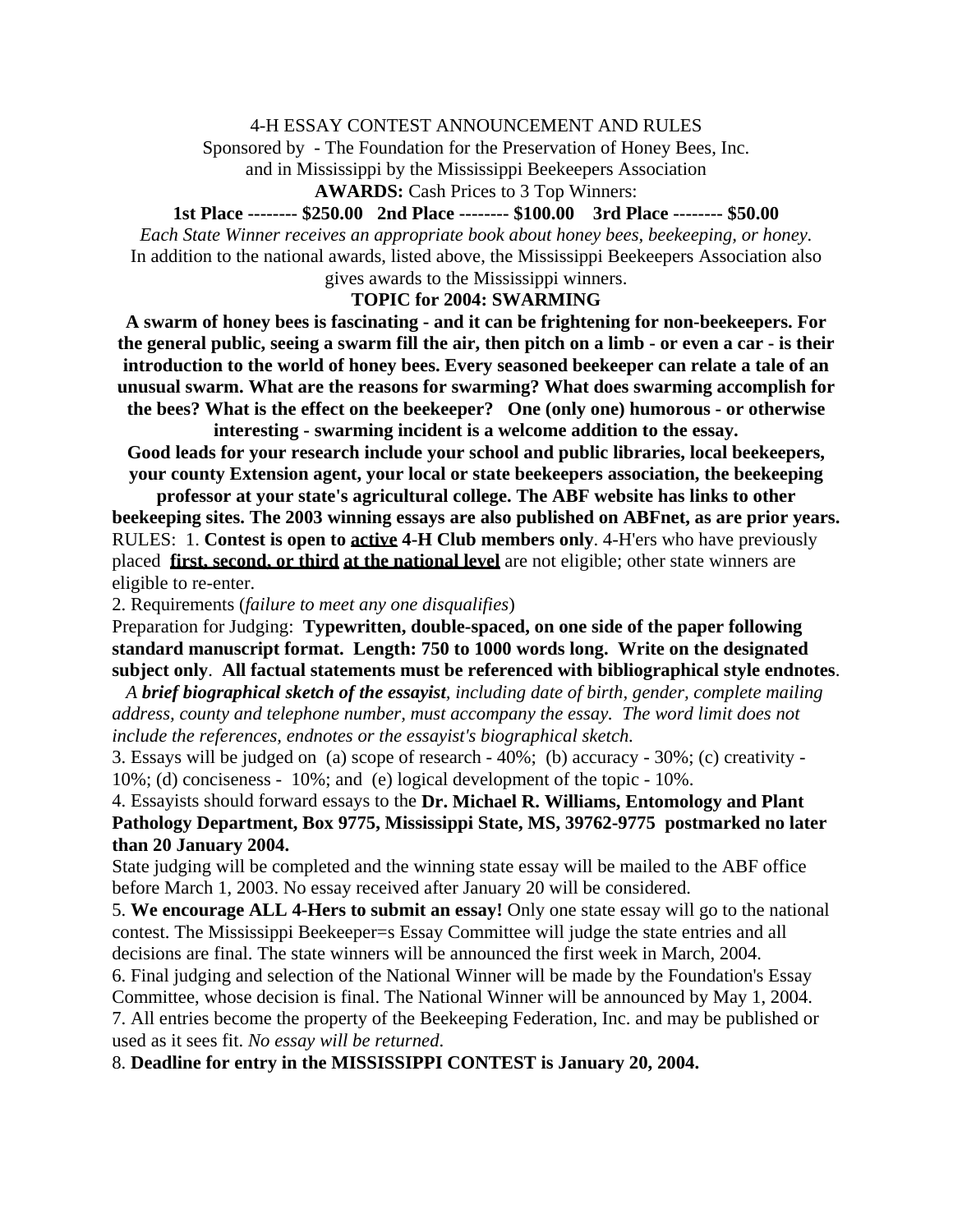Cicadas are Homoptera in the family Cicadidae. Members of this family, 1-2 3/8" (25-60 mm) long, have membranous wings; the fore-pair of wings are twice the length of the hind pair. They hold their wings together over the body in a tent-like fashion when at rest. Males have sound-producing organs below the base of the abdomen. They produce their unique song by vibrating a drum-like organ known as a tymbal. Both male and female cicadas have hearing organs known as tympana located on the underside of the body.

Although sometimes called locusts, cicadas are non-jumpers, unlike grasshoppers and crickets. They are usually seen emerging or flying from empty nymphal skins that may hang by the thousands from trees during July and August after the large adults have emerged. Adults usually live from 2 to 6 weeks. Each species has its own buzz or a pulsating clacking sound. Some species, primarily eastern, have life cycles of 13 or 17 years and emerge in different cohorts which can be predicted. Thus, they are called periodical cicadas. After mating, females lay eggs in grass, bark or twigs; the eggs hatch later in the season and the new nymphs burrow underground and begin feeding on roots. Most of cicada's life is spent as subterranean nymphal stages feeding on the roots of trees that they later climb as adults. More commonly seen, annual or dog day cicadas emerge from their nymphal period in 1-3 years.

Adult cicadas feed on the sap of a variety of trees and shrubs.





**There are a number of sites and whole groups of people interested in the study of cicadas. A good beginning is for researching cicadas is the site at the University of Michigan (below).** 

**http://insects.ummz.lsa.umich.edu/fauna/michigan\_cicadas/Periodical/Index.html**

**Other sites are also very informative and neat. Check them as well: http://www.cicadamania.com**

**http://osipov.org/insects/top/index.php**